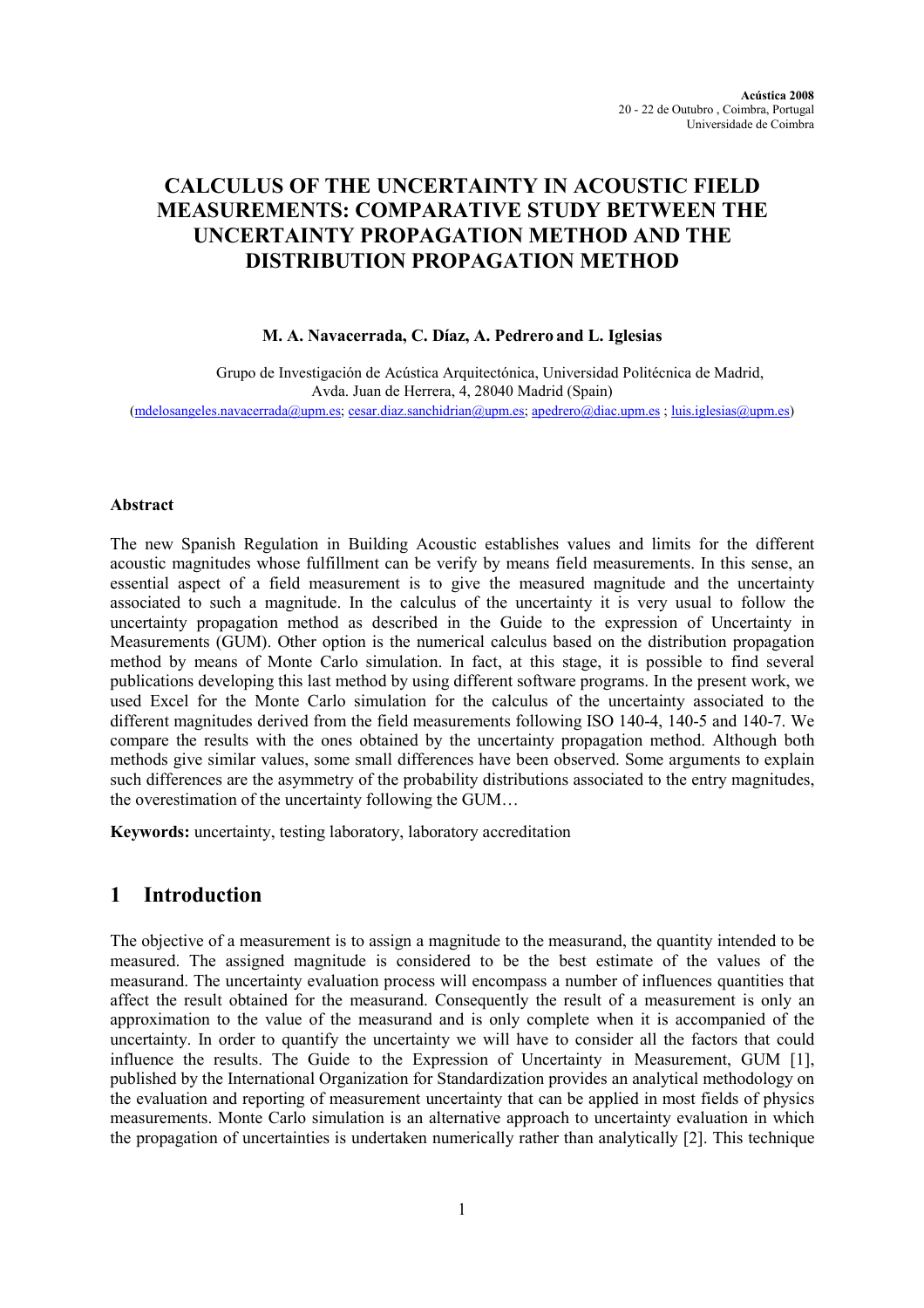is able to provide much richer information by propagating the distributions rather that just the uncertainties.

Concerning acoustic field measurements, the new Spanish Regulation in Building Acoustics (CTE DB HR, Documento Básico de Protección frente al Ruido [3]) contains the necessity of controlling the noise levels in the buildings. This document establishes a set of criteria for the acoustic performance of the buildings in order to fulfill acoustic comfort conditions indoors. In general, all these criteria are expressed in terms of permissible minimum values for the airborne and façade sound insulating parameters and permissible maximum values for the impact sound insulating parameters. Other interesting novelty of the new regulation is the possibility to verify the fulfillment of the established criteria by means of field measurements. In particular, the field measurements of airbone sound insulation between rooms must be made according to ISO 140-4 [4] and the standardized level difference,  $D_{nT}$ , and the sound reduction index R<sup> $\prime$ </sup> are the insulation parameters that must be evaluated. The field measurements of impact sound insulation must be made according to ISO 140-7 [5] and  $L_{nT}$ is the parameter that must be calculated, the façade sound insulation must be according to ISO 140-5 [6] and  $D_{2m,nT}$  is the parameter associated. In this same line, the single-number magnitudes associated to these field measurements are  $(D_{nT,w} + C)$  in the case of ISO 140-4, and L'<sub>nTw</sub> and  $(D_{2m,nTw} + C_{tr})$  are the single-number parameters related to ISO 140-7 and ISO 140-5 respectively [7,8] .

A fundamental aspect in the field of evaluations for the fulfillment of the Spanish Regulation is that any parameter calculated must included an uncertainty factor related to the experimental measurement uncertainty. The uncertainty can affect compliance with the specification limit. On the other hand, it is usual that some autonomic legislation in noise matter is asking to the laboratories to have an accreditation as a testing laboratory. To get the accreditation the laboratory has to define a quality management system following the requirements contained in standard ISO/IEC 17025 [9]. Among the requirements, this standard demands to the laboratory to demonstrate that they are technically competent and are able to generate technically valid results defining a clear routine for the calculus of the experimental measurement uncertainty.

In the present work, we estimate the uncertainty of acoustic parameters calculated in real field measurements performed by the "Laboratorio de Acústica y Vibraciones de la Escuela Técnica Superior de Arquitectura de la UPM" according to ISO 140-4, 140-5 and 140-7. We present a comparative study between uncertainties calculated using the general method of propagation of uncertainties and distributions propagation method using Monte Carlo simulation. Both methods give reasonable results, however higher values of the uncertainties in practically all the frequency range have been calculated in the case of the uncertainties propagation method. We analyze these differences and discuss the advantages and disadvantages of both methods. For the numerical Monte Carlo simulation the Excel software has been used. The easy operation of this software could convert the Excel in an attractive option for the usual calculus of uncertainties in testing laboratories.

## 2 Methods used for the calculus of uncertainties

## 2.1 Uncertainties propagation method: GUM

The result is an estimate of the mesurand  $\nu$  calculated as a function of the estimates of the input quantities. The first step in evaluating the measurement uncertainty is to specify the mesurand and its relation with the input quantities  $(X_1, \ldots, X_n)$ . The next step is to list the estimates  $(x_1, \ldots, x_n)$  of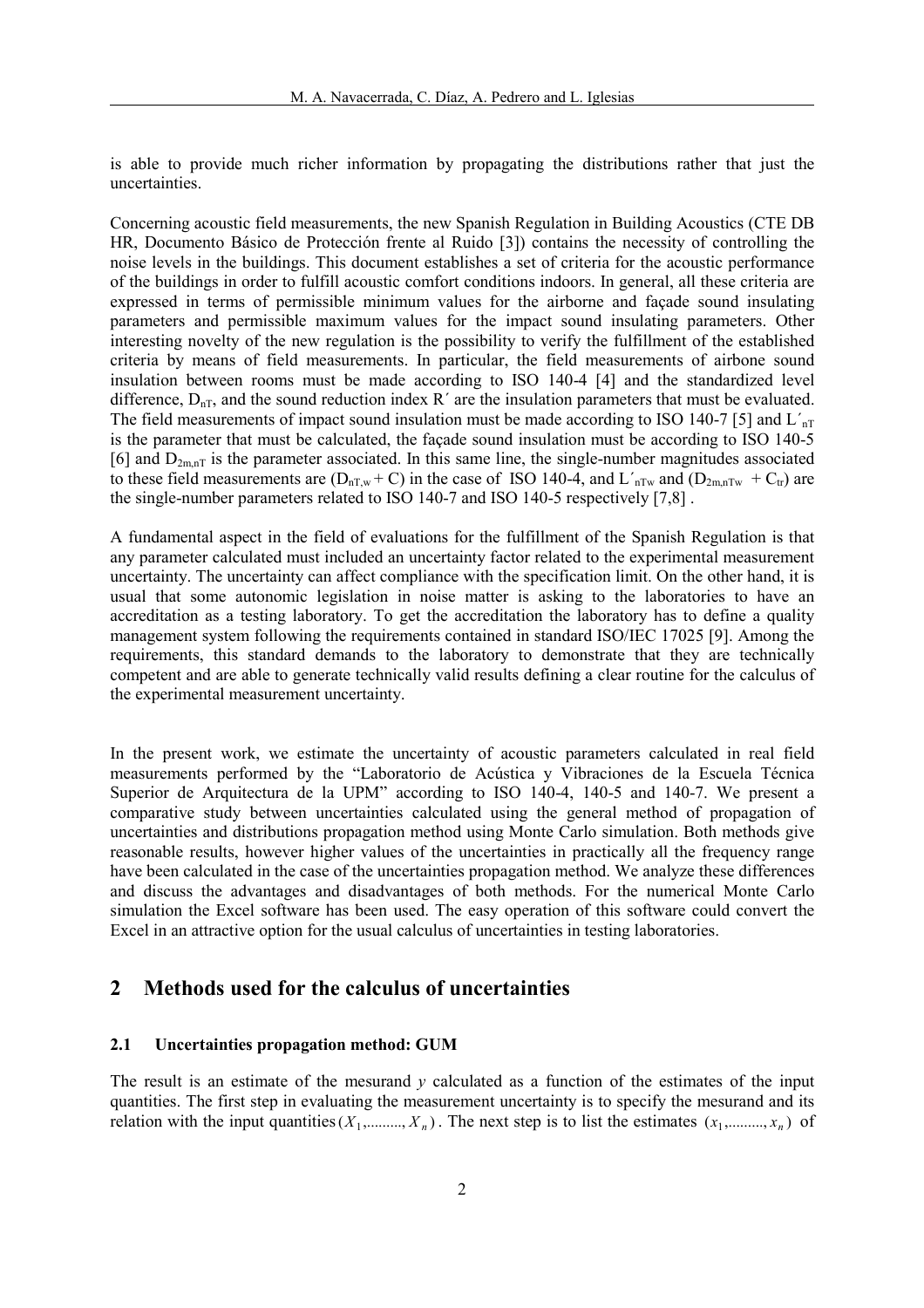the input quantities and the possible sources of uncertainty, quantifying the uncertainty components. Components of uncertainty are evaluated by the appropriate methods (as described below) and each is expressed as a standard deviation and is referred to as a standard uncertainty  $u(X_i)$ . However, each input quantities can affect the measurand in a different way. To describe how sensitive the result is to a particular quantity, the sensitivity coefficient  $c_i$  associated which each input variable is defined. The sensitivity coefficient is the partial derivative of the model function f with respect to  $X_i$  evaluated at the input quantities. One the standard uncertainties and the sensitivity coefficients have been calculated, the standard uncertainty components are combined to produce an overall value of uncertainty, known as the combined standard uncertainty. The combined standard uncertainty is calculated as follows:

$$
u_C(y) = \sqrt{\sum_{i=1}^{N} c_i^2 u^2(X_i)}
$$

The GUM recognizes the need for providing a high level of confidence associated with an uncertainty and uses the expanded uncertainty, which is obtained by multiplying the combined standard uncertainty by a coverage factor,  $U = ku_C(y)$ . In accordance with generally accepted international practice, it is recommended that a coverage factor of  $k = 2$  is used to calculate the expanded uncertainty. This value of  $k$  will gives a coverage probability of approximately 95 %.

The uncertainty of a measurement generally consists of several components that may be grouped into two categories according to the method used to estimate their numerical values. "Type A" evaluation of standard uncertainty is done by calculation from a series of repeated observations using statistical methods. Type B evaluation of standard uncertainty is done by means of other than used for "Type A". For example, based on data in calibration certificates, previous measurement data, experience with the behavior of the instruments, manufacturers´ specifications and all other relevant information.

### 2.2 Probabilities propagation method by Monte Carlo simulation

This method is numerical and in agreement with the GUM principles. The contribution of uncertainty from each input variable is characterized as a probability distribution, so as a range of possible values with information about the most likely value of the input quantity. The probability distribution is a reflect of the available knowledge about the particular quantity. If in a set of readings the values are more likely to fall near the average than further away, it is a typical normal or Gaussian distribution. When the measurements are quite evenly spread between the highest and the lowest values, a rectangular or uniform distribution is produced. More rarely, distributions can have other shapes, for example, triangular. Using the probabilities distribution in the Monte Carlo simulation the underlying system is run over and over again, each time using a different set of random numbers representing the input variables. Each of these sets of random numbers combines via the model to represent a different output. If the model is a good representation of the real system, then, by running a large enough number of simulations, the whole range of possible outputs can be produced, these values form the distribution of the output.

When a number of distributions of whatever form are combined, it can be shown that, apart from in exceptional cases, the resulting probability distribution tends to the normal form in accordance with the Central Limit Theorem [10]. In fact, if the dominant contribution is itself normal in form, clearly the resulting distribution will also be normal. Once the normal distribution for the output magnitude is obtained, its average value is the best estimation of such magnitude and the uncertainty is described in terms of its standard deviation. Different software as Mat lab, SAS, Excel, have implemented the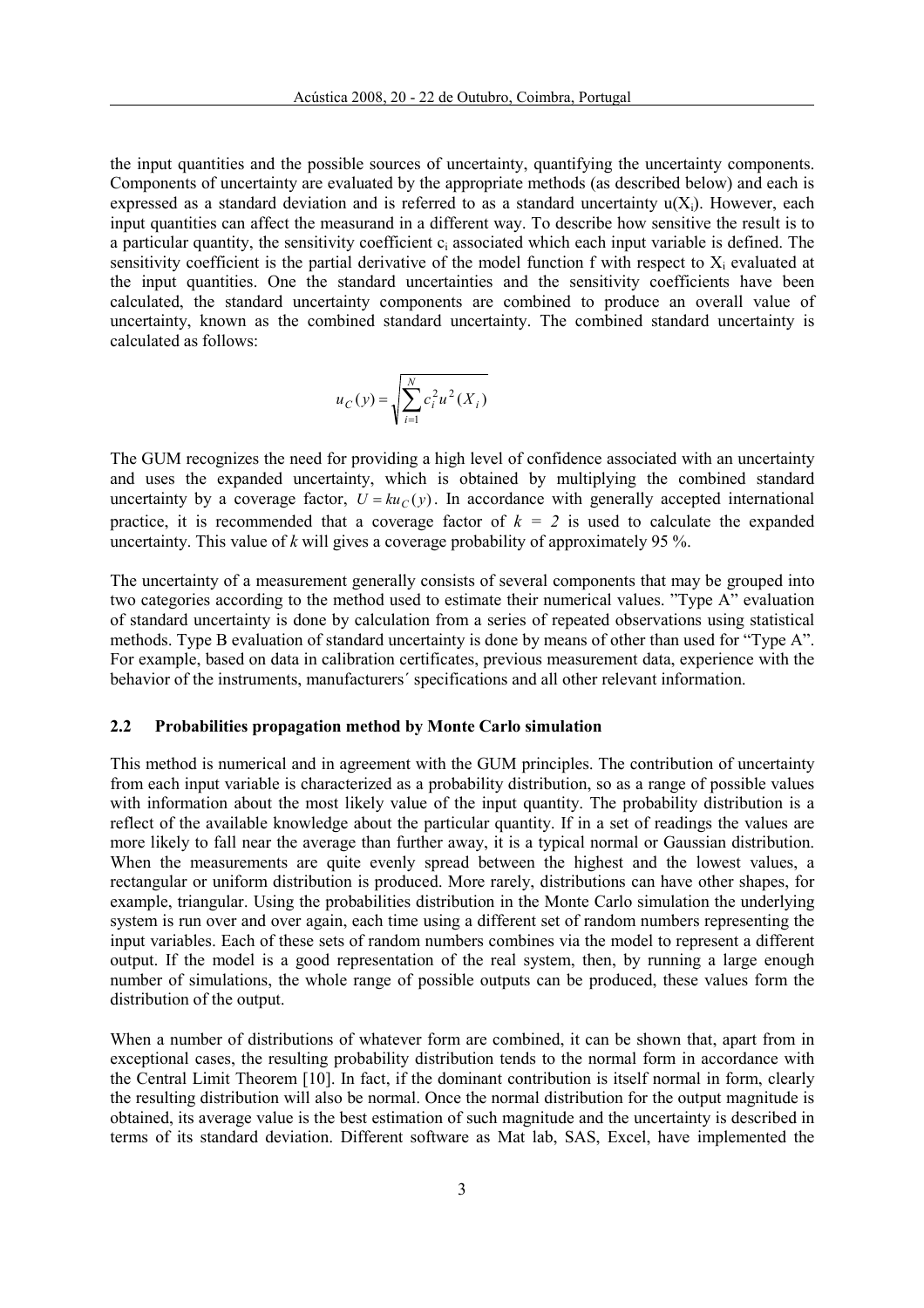convenient techniques depending on the kind of variable and distribution to perform the Monte Carlo simulation. In this work, for the facility of use and presentation, Excel has been the software chosen for the Monte Carlo simulation.

## 3 Results and Discussion

#### 3.1 Field measurements

For the study, data from some field measurements performed by the "Laboratorio de Acústica y Vibraciones de la UPM" according to ISO 140-4, 140-5 and 140-7 have been chosen. The following expressions have been used for the calculus of the parameters derived depending on the field measurement [11]:

**UNE EN ISO 140-4:**  $D_{nT} = (L_1 + \delta(L_1)) - (L_2 + \delta(L_2)) + 10 \log \frac{1}{T}$ J  $\backslash$  $\mathbf{I}$ l  $=(L_1 + \delta(L_1)) - (L_2 + \delta(L_2)) + 10 \log$  $(L_1 + \delta(L_1)) - (L_2 + \delta(L_2)) + 10 \log \frac{1}{T_0}$  $D_{nT} = (L_1 + \delta(L_1)) - (L_2 + \delta(L_2)) + 10 \log \left( \frac{T}{T} \right)$  (1)

$$
R' = (L_1 + \delta(L_1)) - (L_2 + \delta(L_2)) + 10 \log \left( \frac{S \cdot T}{0.16 \cdot V} \right) \tag{2}
$$

**UNE EN ISO 140-5:** 
$$
D_{2m,nT} = (L_1 + \delta(L_1)) - (L_2 + \delta(L_2)) + 10 \log \left(\frac{T}{T_0}\right)
$$
 (3)

**UNE EN ISO 140-7:** 
$$
L'_{nT} = (L_2 + \delta(L_2)) - 10 \log(\frac{T}{T_0})
$$
 (4)

where  $L_1$  and  $L_2$  are the average pressure levels at the source and receiver room respectively, T is the reverberation time, V is the volume of the receiver room and S represents the common surface between receiver and source rooms. The terms  $\delta(L_1)$  or  $\delta(L_2)$  are used to represent the corrections associated to factors as equipment characteristics and environmental conditions that have to be considered in the final value of the average pressure levels. These corrections and the associated uncertainties will be described in detail in the next section. Nevertheless, one of the most important contributions to the pressure and reverberation time uncertainty is the associated to the repeatability of the number of measurements performed. In our case, we estimated the mean value and the standard deviation using the real values that we have measured. The standard deviation or uncertainty of the mean is then obtained by dividing such values by the square root of the number of measurements that contributed to the mean value.

### 3.2 Uncertainty components in the acoustic measurements

Careful consideration of each aspect involved in the field measurement is required to identify and list all the factors that contribute to the overall uncertainty. This is a very important step and requires good understanding of the measuring equipment, the principles and practice of the field measurement and the influence of environment. Concerning the environmental effects, the most commonly encountered when considering measurement uncertainty are temperature, relative humidity and barometric pressure. In Tables I and II we have summarized the meaningful corrections and uncertainties involved in expressions from (1) to (4) and that we have used for the calculation process. In Table I we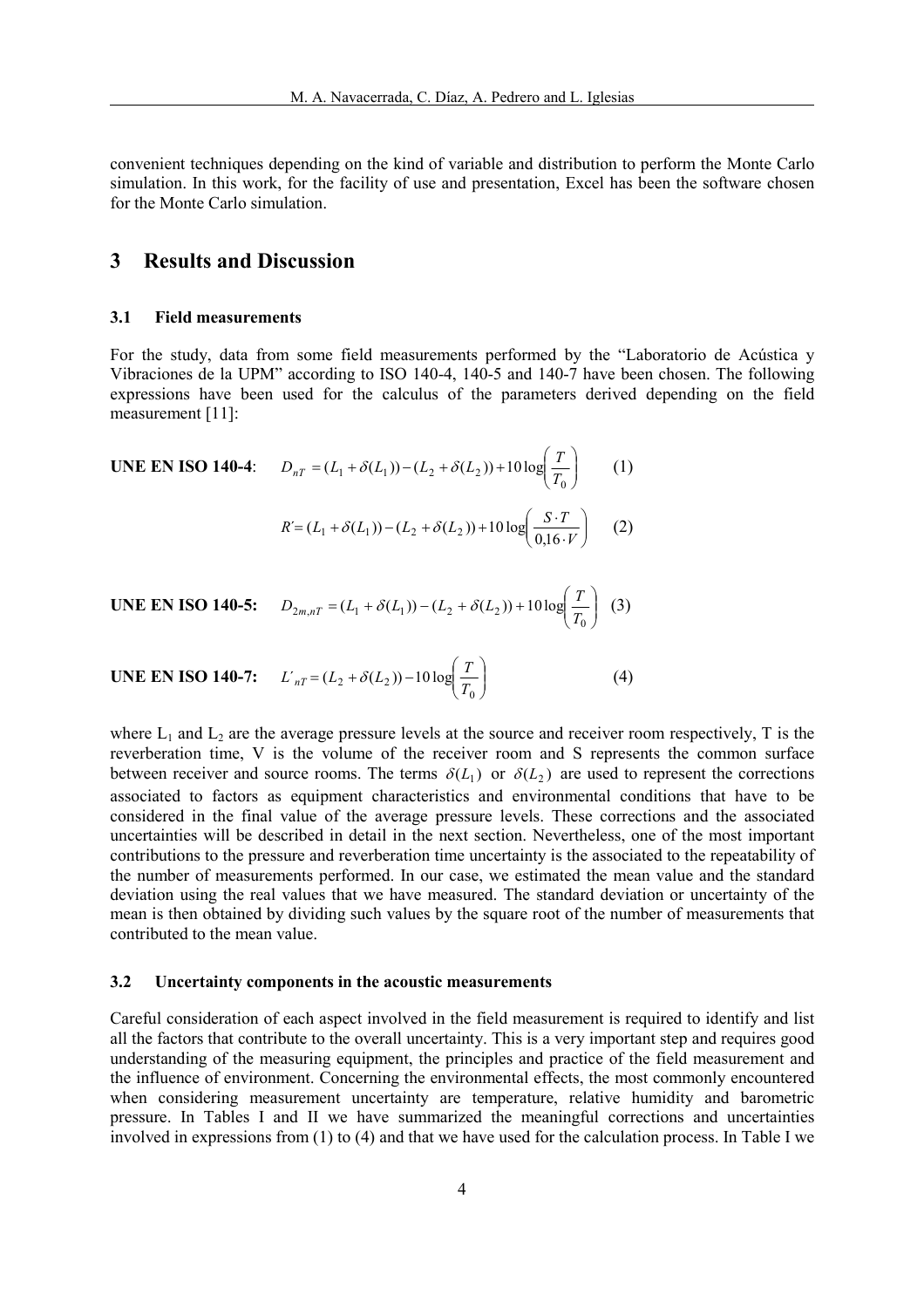have shown the ones associated to  $L_1$  and  $L_2$  input variables and the one associated to the variable T in Table II. The uncertainties associated to the environmental effects have been deduced from the microphone characteristics manual. We have considered as uncertainty the maximum variation that the environmental conditions can introduce in the lecture of the pressure level. The other correction and uncertainty values have been estimated based on data of the sound level calibration certificated. Normally, the sound pressure levels contribute more to the total uncertainty than the reverberation time, so their uncertainty components have been more carefully analyzed.

| <b>Uncertainty Contribution</b>                         | <b>Distribution</b> | Correction   | Uncertainty                                                                        |
|---------------------------------------------------------|---------------------|--------------|------------------------------------------------------------------------------------|
|                                                         | <b>Type</b>         | δ            | (dB)                                                                               |
| Repeatability                                           | Normal              | $\mathbf{0}$ | $\frac{\sigma}{\sqrt{n}}$                                                          |
| Sound calibration of the sound level                    | Normal              | $\theta$     | $(100-1000 \text{ Hz})$ : 0,13<br>$(1250-4000 \text{ Hz})$ : 0,18<br>5000 Hz: 0,23 |
| Resolution of the sound level display                   | Rectangular         | $\theta$     | 0,029                                                                              |
| Electrical calibration of the sound level               | Rectangular         | $\theta$     | 0,1                                                                                |
| Linearity of the SLM in the range of reference          | Normal              | $-0.004$     | 0,0029                                                                             |
| Ability of the rms detector to provide a true rms value | Normal              | 0,0091       | 0,0091                                                                             |
| Correction due to the time weighting                    | Normal              | $-0,1$       | 0,058                                                                              |
| Effect of the temperature                               | Rectangular         | $\theta$     | 0,17                                                                               |
| Variations in the atmospheric pressure                  | Rectangular         | $\theta$     | 0,23                                                                               |
| Effect of the humidity                                  | Rectangular         | $\mathbf{0}$ | 0,15                                                                               |

**Table I.** Corrections and uncertainties associated to  $L_1$  and  $L_2$ .

| <b>Uncertainty Contribution</b>       | <b>Distribution</b> | Correction | Uncertainty            |
|---------------------------------------|---------------------|------------|------------------------|
|                                       | <b>Type</b>         |            | (s)                    |
| Repeatability                         | Normal              |            | $\sigma$<br>$\sqrt{n}$ |
| Resolution of the sound level display | Rectangular         |            | $0.01$ s               |

### 3.3 Units for the calculus of the uncertainty

Concerning the units, some authors suggest that it is more adequate to treat the input variables and associated uncertainties in linear scale rather than in dB [11, 12]. The final combined uncertainty is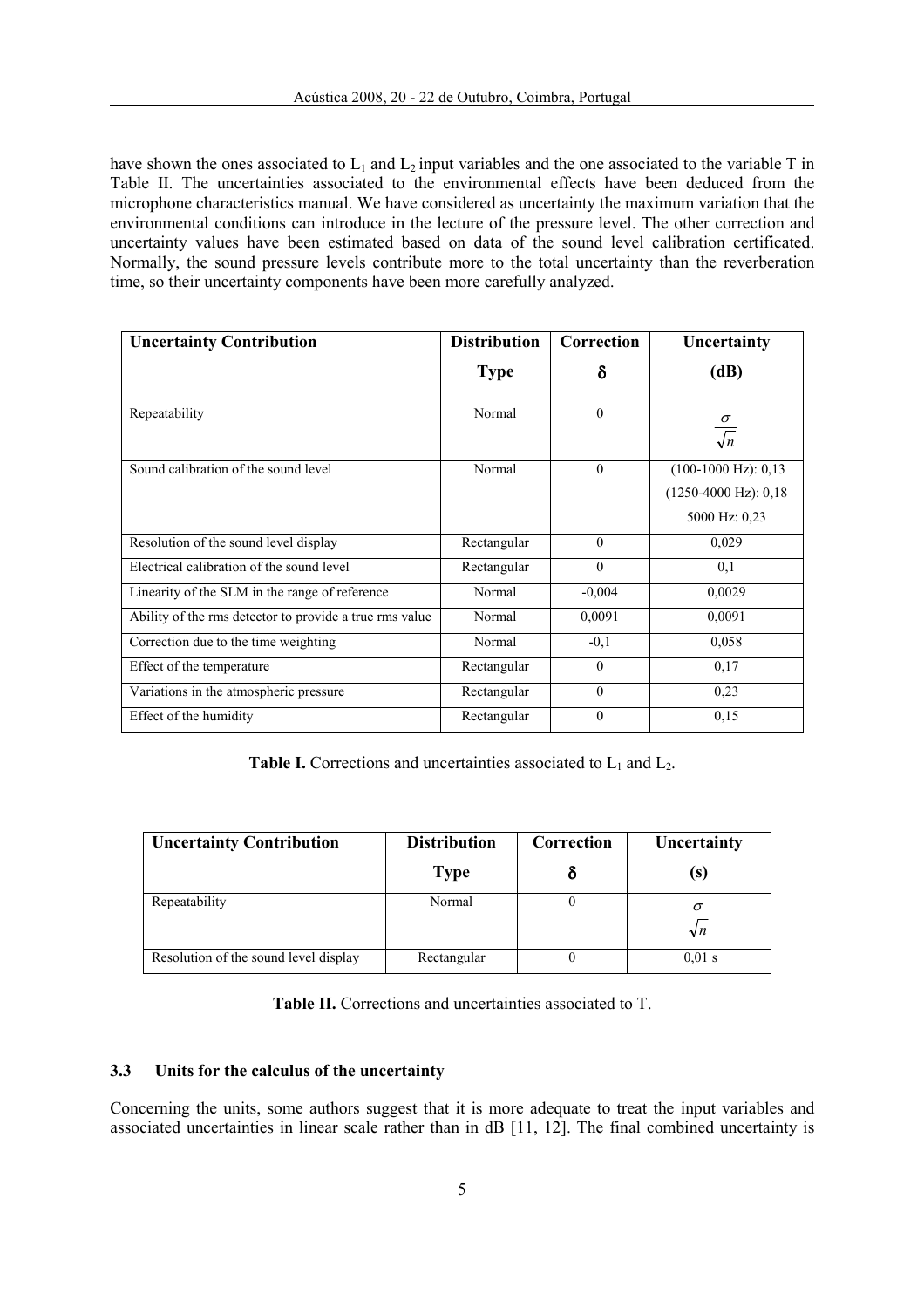calculated in natural units, for example, as percentage (%) and then converted into dB. In order to analyze the variation of the final value depending on the units we have calculated the combined uncertainty working in both ways: a) working in dB directly and 2) expressing all the uncertainties in percentage and then converted them to dB at the end of the calculus. According the works presented by these authors, the following expressions could be used for the conversion to percentage and vice versa:

- from dB to a %: 
$$
u(\%) = 100 \cdot (10^{u(dB)/20} - 1)
$$

From % to dB: 
$$
u(dB) = 20 \cdot log(1 + \frac{u(\%)}{100})
$$

In the case the uncertainties are already expressed in lineal units, as for example the associated to T and to the environmental effects, the following expression has been used to express them in percentage:

$$
u(\%) = 100 \cdot \frac{u(dB)}{ValorMagnitud}
$$

In Table III and IV we have shown the combined uncertainty values as function of frequency for  $D_{2m,nT}$  (ISO 140-5) and  $L'_{nT}$  (ISO 140-7) respectively. In these examples, the combined uncertainty has been calculated following the uncertainties propagation method described by the GUM.

| Frequency | $u_C(D_{2m,nT})$ | $u_C(D_{2m,nT})$                     | <b>Difference</b> |
|-----------|------------------|--------------------------------------|-------------------|
| (Hz)      | (directly in dB) | $(dB \rightarrow \% \rightarrow dB)$ |                   |
| 100       | 2,15             | 2,11                                 | 0,04              |
| 125       | 0,94             | 0,87                                 | 0,07              |
| 165       | 1,29             | 1,26                                 | 0,03              |
| 200       | 1,45             | 1,42                                 | 0,03              |
| 250       | 1,26             | 1,23                                 | 0,03              |
| 315       | 0,85             | 0,81                                 | 0,04              |
| 400       | 0,94             | 0,92                                 | 0,02              |
| 500       | 0,77             | 0,74                                 | 0,03              |
| 630       | 0,75             | 0,72                                 | 0,03              |
| 800       | 0,71             | 0,69                                 | 0,02              |
| 1000      | 0,72             | 0,70                                 | 0,02              |
| 1250      | 0,70             | 0,68                                 | 0,02              |
| 1600      | 0,62             | 0,61                                 | 0,02              |
| 2000      | 0,66             | 0,64                                 | 0,02              |
| 2500      | 0,61             | 0,60                                 | 0,02              |
| 3150      | 0,58             | 0,56                                 | 0,02              |
| 4000      | 0,75             | 0,74                                 | 0,02              |
| 5000      | 0,65             | 0,63                                 | 0,02              |

Table III. Combined uncertainty of  $D_{2m,nT}$  calculated working in dB directly (first column), working in percentage and converting to dB at the end of the calculus (second column) and differences (third column) between both ways of calculus.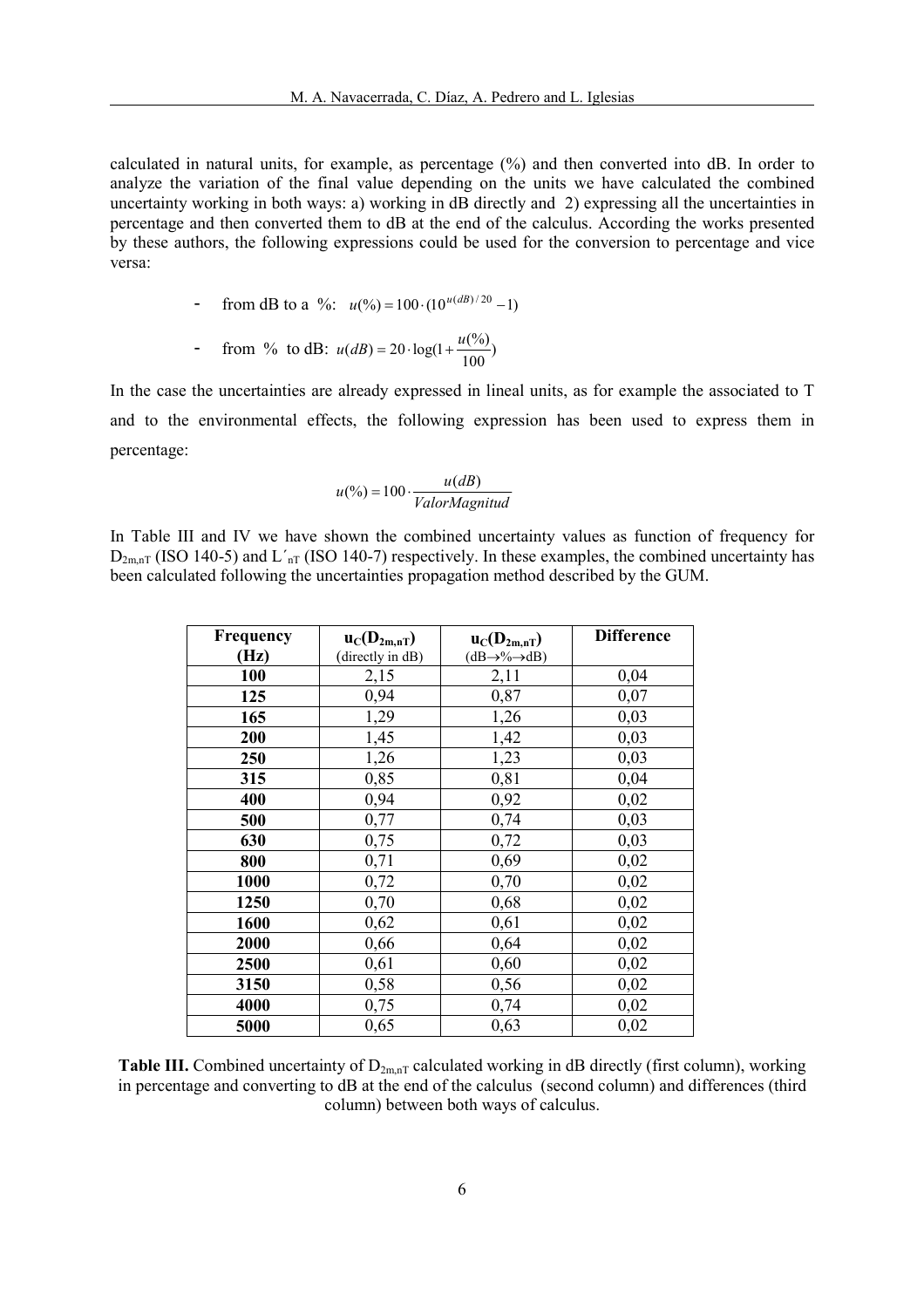| Frequency | $u_C(L'nT)$     | $u_C(L'nT)$                        | <b>Difference</b> |
|-----------|-----------------|------------------------------------|-------------------|
| (Hz)      | directly in dB) | $(dB\rightarrow\% \rightarrow dB)$ |                   |
| 100       | 1,88            | 1,86                               | 0,02              |
| 125       | 0,86            | 0,81                               | 0,06              |
| 165       | 1,16            | 1,09                               | 0,08              |
| 200       | 0,87            | 0,83                               | 0,03              |
| 250       | 1,21            | 1,19                               | 0,02              |
| 315       | 1,84            | 1,81                               | 0,02              |
| 400       | 1,29            | 1,27                               | 0,02              |
| 500       | 0,87            | 0,86                               | 0,02              |
| 630       | 1,29            | 1,27                               | 0,02              |
| 800       | 0,88            | 0,87                               | 0,01              |
| 1000      | 0,61            | 0,59                               | 0,01              |
| 1250      | 1,31            | 1,30                               | 0,01              |
| 1600      | 0,77            | 0,76                               | 0,01              |
| 2000      | 0,65            | 0,64                               | 0,01              |
| 2500      | 1,21            | 1,19                               | 0,02              |
| 3150      | 1,47            | 1,45                               | 0,01              |
| 4000      | 1,50            | 1,49                               | 0,01              |
| 5000      | 1,83            | 1,82                               | 0,01              |

**Table IV.** Combined uncertainty of  $L'_{nT}$  calculated working in dB directly (first column), working in percentage and converting to dB at the end of the calculus (second column) and differences (third column) between both ways of calculus.

Taking into account the values presented in previous tables, we consider that the differences are not significant compared to the absolute value of the combined uncertainty. That is usual when there is not a big dispersion between the field values measured. In any case, it is important to know that these differences can exist and in special cases as complicated room geometries, existence of dominant modes… it would be very adequate to confirm that they are not noteworthy. However, for uncertainty calculus routine in a field measurement laboratory we consider that working in natural units implement additional calculus and time without representing significative changes in the order of magnitude of the final combined uncertainty. So, taking into account the sound level gives the level pressures in dB in the following, the calculus we will be done directly in dB.

### 3.4 Number of simulations in Monte Carlo simulation

One important factor to be considered in Monte Carlo simulation is the number of repetitions or simulations of the process. In Table V we have presented the values of the final expanded uncertainty (using  $k = 2$ ) associated to R<sup> $\prime$ </sup> (ISO 140-4) calculated using different numbers of simulations. The criterion is that the number of simulations must be enough to be sure that the results are not altered.

Above 1000 simulations the differences observed in the final values are not bigger than 0,1 dB, then in order to make faster the calculus process we consider that 1000 simulations could be adequate. It is important to indicate that other software programs can make the calculus faster than Excel. However, the advantage of the Excel software is the easy use, understanding of the commands and presentation of the final values on a template for the uncertainty calculus fabricated using this software.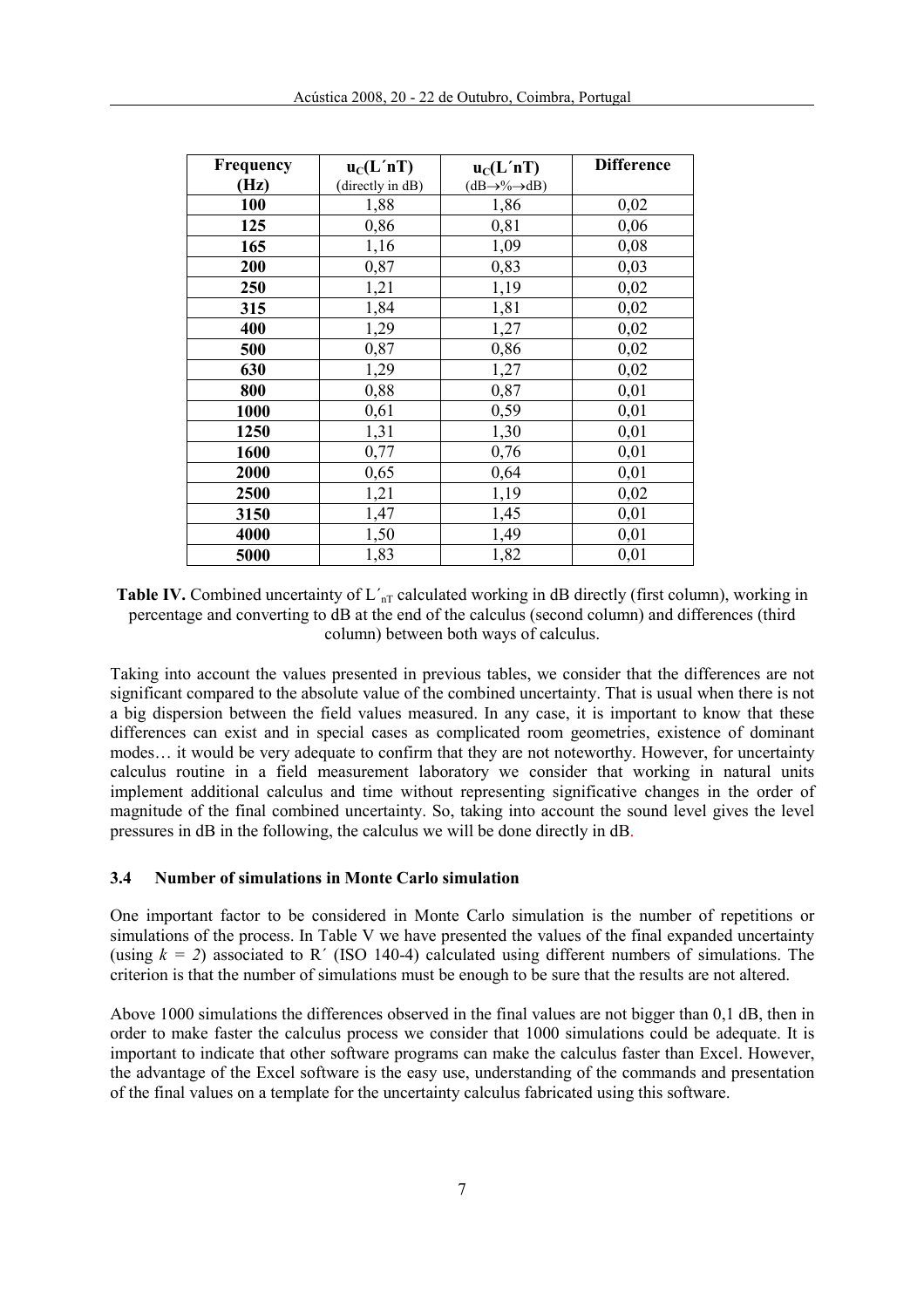|                       | <b>Number of simulations</b> |      |      |      |       |       |
|-----------------------|------------------------------|------|------|------|-------|-------|
| <b>Frequency (Hz)</b> | 1000                         | 2000 | 4000 | 5000 | 12500 | 25000 |
| 100                   | 3,1                          | 3,0  | 3,1  | 3,1  | 3,1   | 3,1   |
| 125                   | 2,3                          | 2,3  | 2,3  | 2,4  | 2,3   | 2,3   |
| 165                   | 2,1                          | 2,0  | 2,0  | 2,1  | 2,1   | 2,0   |
| 200                   | 1,9                          | 2,0  | 2,0  | 2,0  | 2,0   | 2,0   |
| 250                   | 1,6                          | 1,6  | 1,6  | 1,6  | 1,5   | 1,6   |
| 315                   | 1,5                          | 1,5  | 1,6  | 1,5  | 1,5   | 1,5   |
| 400                   | 1,7                          | 1,7  | 1,7  | 1,8  | 1,7   | 1,8   |
| 500                   | 1,4                          | 1,5  | 1,4  | 1,4  | 1,5   | 1,4   |
| 630                   | 1,0                          | 1,0  | 1,0  | 1,0  | 1,0   | 1,0   |
| 800                   | 1,1                          | 1,1  | 1,1  | 1,1  | 1,1   | 1,1   |
| 1000                  | 1,1                          | 1,1  | 1,0  | 1,0  | 1,1   | 1,0   |
| 1250                  | 1,0                          | 1,0  | 1,0  | 1,0  | 1,0   | 1,0   |
| 1600                  | 1,0                          | 0,9  | 1,0  | 0,9  | 0,9   | 0,9   |
| 2000                  | 0,9                          | 0,9  | 0,9  | 0,9  | 0,9   | 0,9   |
| 2500                  | 1,0                          | 1,0  | 1,0  | 1,0  | 1,0   | 1,0   |
| 3150                  | 0,9                          | 0,9  | 0,9  | 0,9  | 0,9   | 0,9   |
| 4000                  | 0,9                          | 0,9  | 0,9  | 0,9  | 0,9   | 0,9   |
| 5000                  | 1,0                          | 1,0  | 1,0  | 1,1  | 1,0   | 1,1   |

Table V. Expanded uncertainty of R´ calculated by means of the probability propagation method for different number of Monte Carlo simulations.

#### 3.5 Comparison between probability propagation and uncertainties propagation methods

In Tables from VI to IX we have presented the values of the expanded uncertainty as a function of the frequency for all the parameters calculated in field measurements according to ISO 140-5, 140-4 and 140-7. The data correspond to some examples of field measurements performed by the "Laboratorio de Acústica y Vibraciones". In the Tables we have shown the values calculated by means of the distribution propagation method by Monte Carlo simulation (using 1000 repetitions), by means of uncertainties propagation method (working directly in dB) and in the third column we have included the difference between both methods. In general, the probability density function for the output magnitude in Monte Carlo simulation is not symmetrical, the parameter indicating the level of the asymmetry of the output distribution can also be calculated by Excel. Due to this possible asymmetry as the best estimation of the expanded uncertainty we have chosen the highest value among the difference between the mean value and cuantil (2,5), the difference between the mean value and cuantil (97,5) and the standard uncertainty of the probability distribution. The highest of these three values has been multiplied by a factor 2 in order to obtain the expanded uncertainty. This final value is the one we have presented in Tables VI to IX.

The values of the expanded uncertainty are identical by both methods of calculation in the case of  $L'_{\text{nT}}$ values evaluated according to ISO 140-7. In field measurements according to ISO 140-4 and 140-5, the values of the expanded uncertainties associated to the evaluated magnitudes are higher (with maximum difference values of 0,3-0,4 dB) when we calculate following the uncertainties propagation method. The asymmetry of the probability distribution function associated to the input magnitudes as the pressure levels could explain these differences. In general, this non-normality of the probability distribution is more appreciable at low frequency pressure levels. However, the differences between both methods in the  $D_{nT}$ , R' and  $D_{2m,T}$  expanded uncertainty values are comparable in all the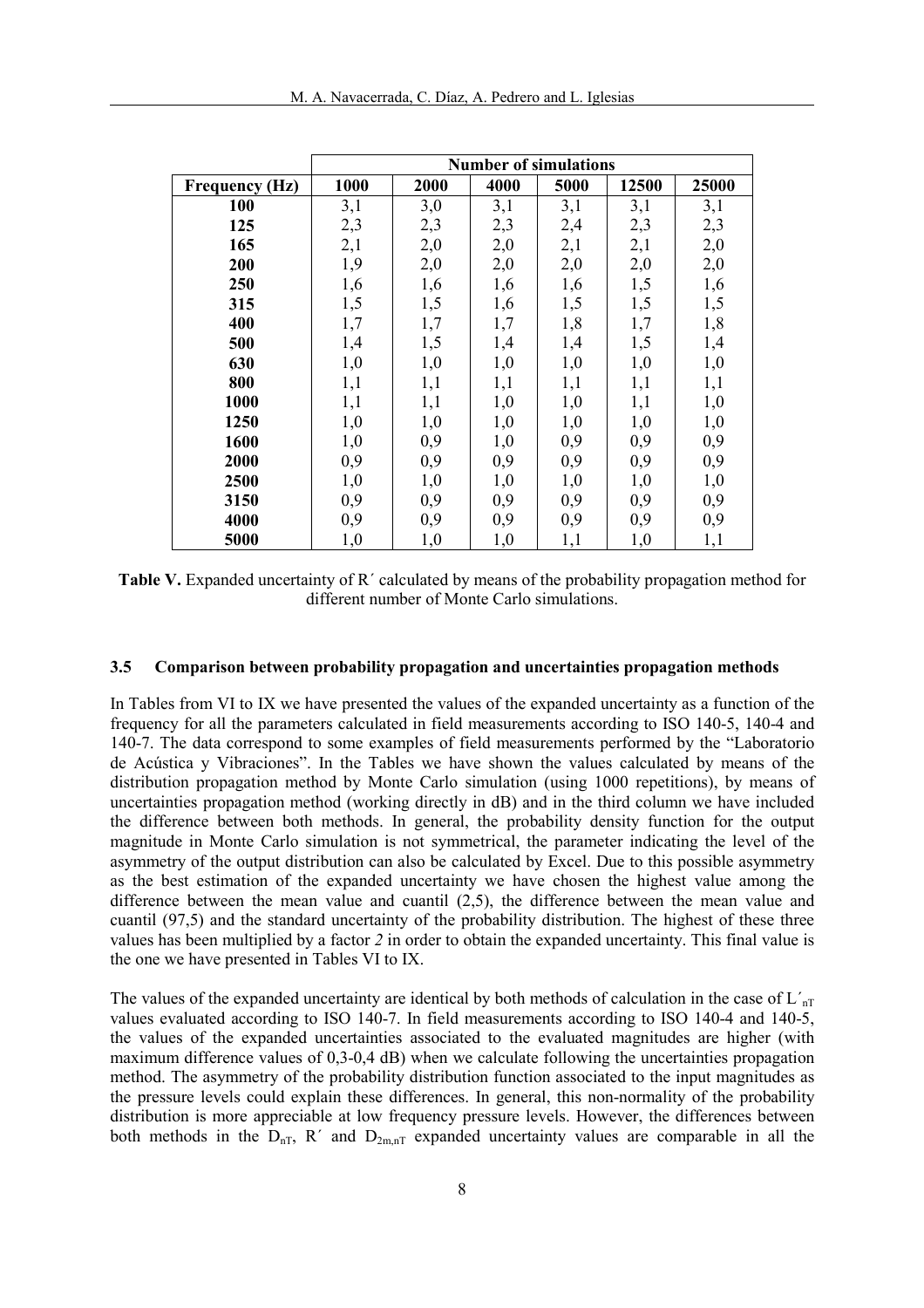frequencies or even higher in the high frequency range. Then we believe that such a difference is more related to the particular expressions used for the calculus of  $D_{nT}$ , R' and  $D_{2m,nT}$ . In expressions (1) to (3) the difference of pressure levels between source and receiver rooms appear, but not in expression (4). In Monte Carlo simulation we obtain possible values of levels pressure in source and receiver rooms derived from the real field measurement. These levels are subtracted for the calculus of the final value of  $D_{nT}$ , R' or  $D_{2m,nT}$  and so some of the uncertainties and corrections associated to them. The collection of values generated in the simulation defines the width of the probability distribution of the output magnitude and so, its expanded uncertainty. We are always adding uncertainties in the case of uncertainties propagation method, so may be the expanded uncertainty is overestimated.

In any case, taking into account that the differences between these two methods are not higher than 0,5 dB, we believe that any of the two methods could be used in a testing laboratory to estimate the expanded uncertainties associated to the magnitudes derived from field measurements. However, the distribution propagation method based in Monte Carlo simulation gives richer information on the uncertainty because it is the repetition of the measurement by numerical simulation from the real field measurement values. Also this method provides us an easy calculus of the uncertainty associated to the single-number magnitudes as we have described in the next section.

| <b>Frequency</b> | <b>Monte Carlo</b><br>U | <b>U GUM</b> | <b>Difference</b> |
|------------------|-------------------------|--------------|-------------------|
| 100              | 4,3                     | 4,3          | 0,04              |
| 125              | 1,7                     | 1,9          | 0,19              |
| 165              | 2,4                     | 2,6          | 0,15              |
| 200              | 2,8                     | 2,9          | 0,07              |
| 250              | 2,4                     | 2,5          | 0,17              |
| 315              | 1,5                     | 1,7          | 0,23              |
| 400              | 1,7                     | 1,9          | 0,15              |
| 500              | 1,2                     | 1,5          | 0,30              |
| 630              | 1,2                     | 1,5          | 0,33              |
| 800              | 1,2                     | 1,4          | 0,20              |
| 1000             | 1,2                     | 1,4          | 0,24              |
| 1250             | 1,1                     | 1,4          | 0,25              |
| 1600             | 0,9                     | 1,2          | 0,33              |
| 2000             | 1,0                     | 1,3          | 0,31              |
| 2500             | 0,9                     | 1,2          | 0,31              |
| 3150             | 0,8                     | 1,2          | 0,34              |
| 4000             | 1,3                     | 1,5          | 0,24              |
| 5000             | 1,0                     | 1,3          | 0,27              |

**Table VI.** Expanded uncertainty associated to  $D_{2m,nT}$  (ISO 140-5) calculated by means of the probability propagation method (first column) uncertainties propagation method (second column) and differences (third column) between both methods.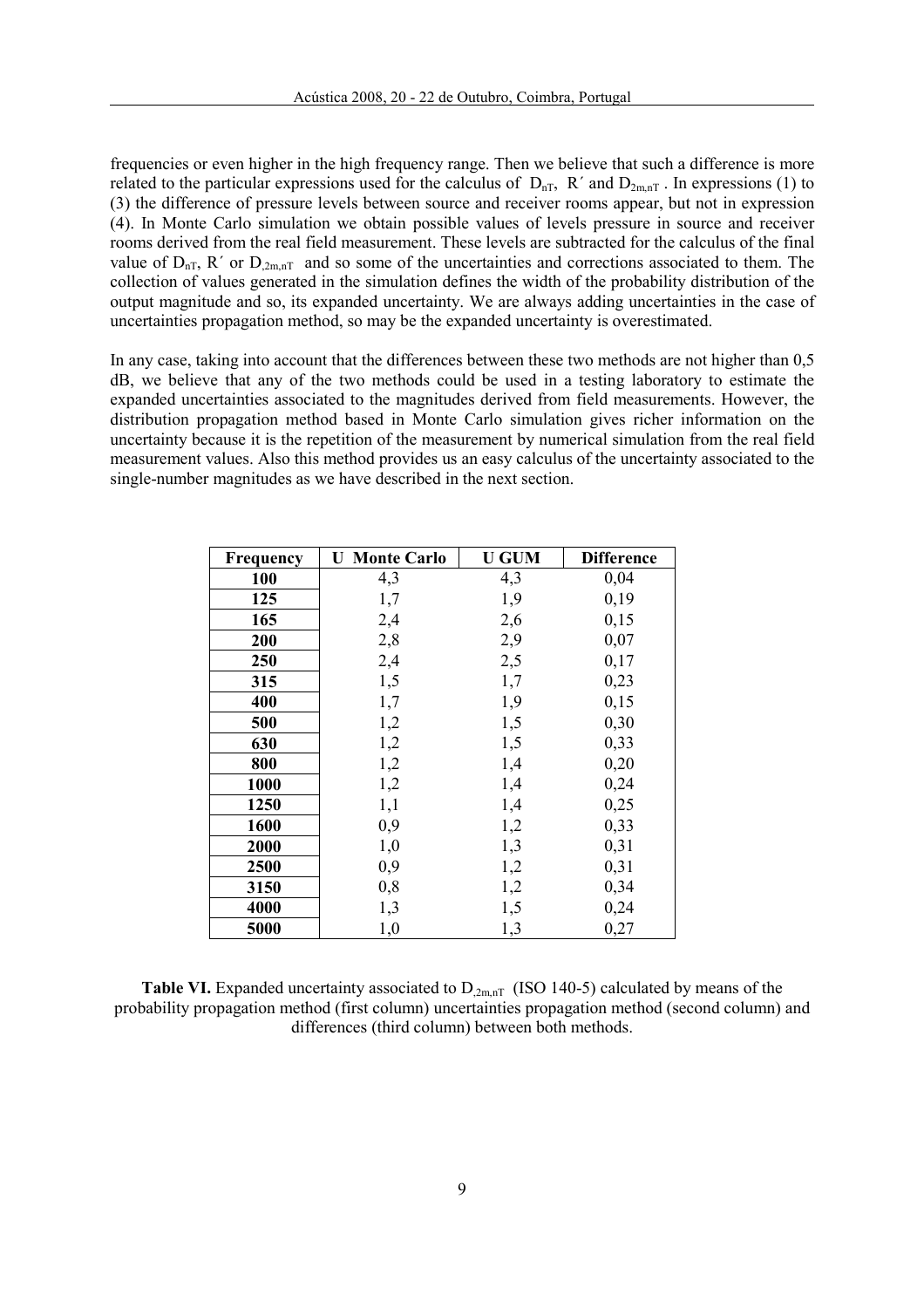| <b>Frequency</b> | <b>Monte Carlo</b><br>U | <b>U GUM</b> | <b>Difference</b> |
|------------------|-------------------------|--------------|-------------------|
| 100              | 2,9                     | 3,3          | 0,34              |
| 125              | 2,3                     | 2,5          | 0,21              |
| 165              | 2,1                     | 2,2          | 0,11              |
| 200              | 2,0                     | 2,1          | 0,13              |
| 250              | 1,6                     | 1,8          | 0,17              |
| 315              | 1,4                     | 1,8          | 0,32              |
| 400              | 1,8                     | 1,9          | 0,13              |
| 500              | 1,4                     | 1,7          | 0,30              |
| 630              | 1,0                     | 1,3          | 0,37              |
| 800              | 1,1                     | 1,4          | 0,28              |
| 1000             | 1,1                     | 1,5          | 0,43              |
| 1250             | 1,0                     | 1,3          | 0,34              |
| 1600             | 0,9                     | 1,4          | 0,42              |
| 2000             | 0,8                     | 1,3          | 0,37              |
| 2500             | 1,0                     | 1,3          | 0,31              |
| 3150             | 0,9                     | 1,2          | 0,36              |
| 4000             | 0,9                     | 1,2          | 0,32              |
| 5000             | 1,0                     | 1,4          | 0,31              |

Table VI. Expanded uncertainty associated to DnT (ISO 140-4) calculated by means of the probability propagation method (first column) uncertainties propagation method (second column) and differences (third column) between both methods.

| Frequency | <b>U</b> Monte Carlo | <b>U GUM</b> | <b>Difference</b> |
|-----------|----------------------|--------------|-------------------|
| 100       | 3,1                  | 3,3          | 0,13              |
| 125       | 2,4                  | 2,5          | 0,10              |
| 165       | 2,1                  | 2,2          | 0,14              |
| 200       | 2,0                  | 2,1          | 0,13              |
| 250       | 1,5                  | 1,8          | 0,28              |
| 315       | 1,5                  | 1,8          | 0,21              |
| 400       | 1,8                  | 1,9          | 0,19              |
| 500       | 1,4                  | 1,7          | 0,34              |
| 630       | 1,0                  | 1,3          | 0,36              |
| 800       | 1,0                  | 1,4          | 0,40              |
| 1000      | 1,0                  | 1,5          | 0,48              |
| 1250      | 1,1                  | 1,3          | 0,27              |
| 1600      | 1,0                  | 1,4          | 0,43              |
| 2000      | 0,8                  | 1,3          | 0,46              |
| 2500      | 1,0                  | 1,3          | 0,28              |
| 3150      | 1,0                  | 1,2          | 0,23              |
| 4000      | 0,9                  | 1,2          | 0,34              |
| 5000      | 1,0                  | 1,4          | 0,32              |

Table VI. Expanded uncertainty associated to R<sup>'</sup> (ISO 140-4) calculated by means of the probability propagation method (first column) uncertainties propagation method (second column) and differences (third column) between both methods.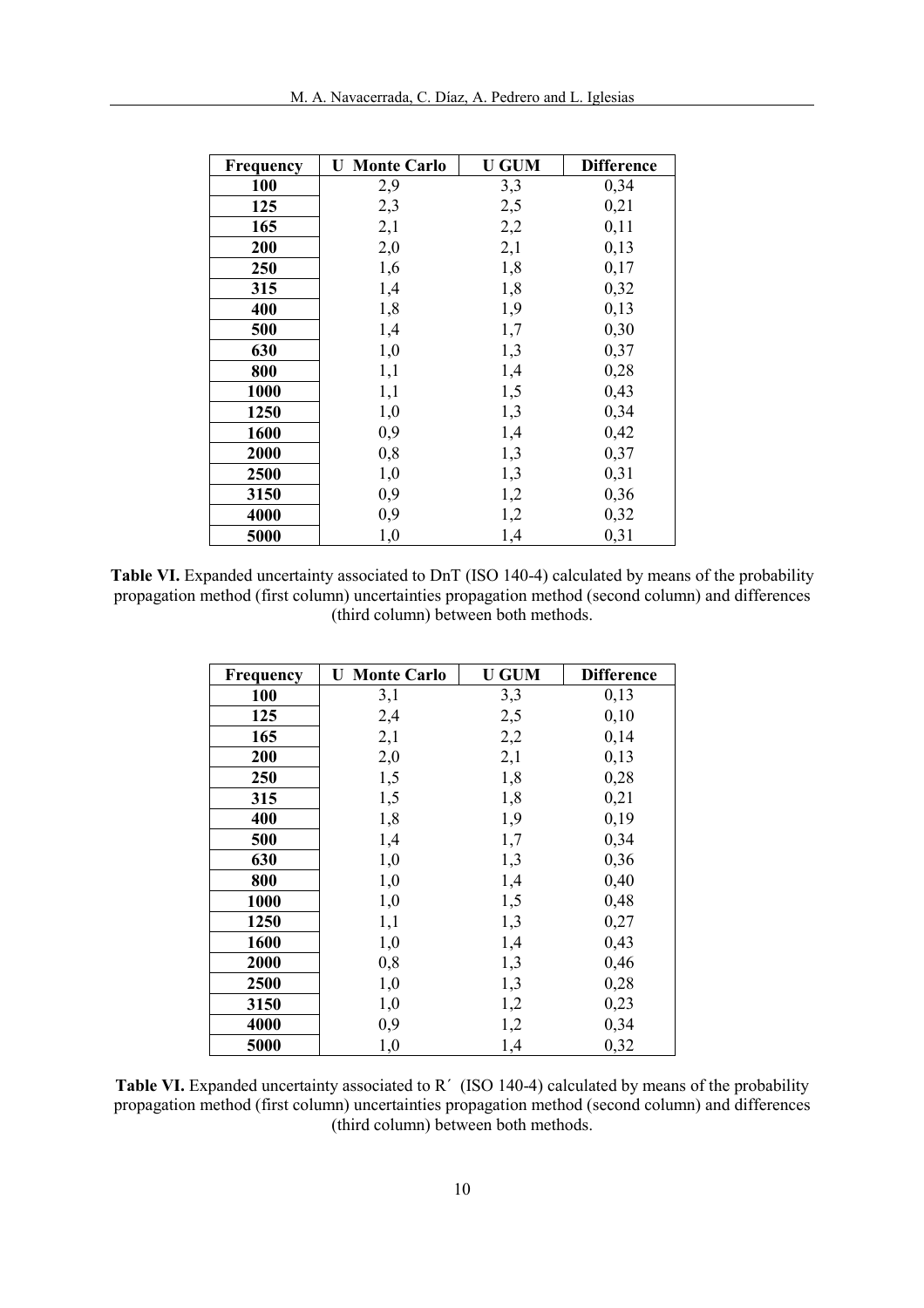| Frequency | <b>Monte Carlo</b><br>U | <b>U GUM</b> | <b>Difference</b> |
|-----------|-------------------------|--------------|-------------------|
| 100       | 3,8                     | 3,8          | 0,05              |
| 125       | 1,6                     | 1,7          | 0,09              |
| 165       | 2,3                     | 2,3          | 0,06              |
| 200       | 1,7                     | 1,7          | 0,04              |
| 250       | 2,3                     | 2,4          | 0,15              |
| 315       | 3,6                     | 3,7          | 0,11              |
| 400       | 2,4                     | 2,6          | 0,13              |
| 500       | 1,6                     | 1,7          | 0,13              |
| 630       | 2,5                     | 2,6          | 0,04              |
| 800       | 1,7                     | 1,8          | 0,12              |
| 1000      | 1,0                     | 1,2          | 0,17              |
| 1250      | 2,5                     | 2,6          | 0,08              |
| 1600      | 1,5                     | 1,5          | 0,08              |
| 2000      | 1,2                     | 1,3          | 0,12              |
| 2500      | 2,3                     | 2,4          | 0,11              |
| 3150      | 2,9                     | 2,9          | 0,00              |
| 4000      | 2,8                     | 3,0          | 0,16              |
| 5000      | 3,6                     | 3,7          | 0,08              |

Table VI. Expanded uncertainty associated to L´nT (ISO 140-7) calculated by means of the probability propagation method (first column) uncertainties propagation method (second column) and differences (third column) between both methods.

#### 3.6 Calculus of the uncertainty associated to the single-number magnitudes

As we have already mentioned, one of the most remarkable advantages of the distributions propagation method is that allows us an easy calculus of the uncertainty associated to single-number magnitudes. In fact, the criteria established in the Spanish Regulation are mainly based on the values of such magnitudes. So, the calculus of the uncertainties associated to  $(D_{nTw} + C)$ ,  $(D_{2m,nTw} + Ctr)$  and  $L'_{nTw}$  is of crucial importance to assure the compliance with the specification limit. The uncertainties propagation method based on the GUM does not provide any analytical method for the calculus of this uncertainty. However, the data necessary for the calculus of the uncertainty of the single-number magnitudes is generated during the Monte Carlo simulation process of the uncertainties associated to  $D_{nT}$ ,  $D_{2m,nT}$  and L'<sub>nT</sub>. During the simulation for each frequency band we generated 1000 values of  $D_{nT}$ ,  $D_{2m,nT}$  and  $L'_{nT}$  magnitudes according to expressions (1), (3) and (4) respectively (so we have 1000 groups each one containing 18 values). One value of the single-number magnitude can be calculated comparing each group of 18 values (as a function of the frequency) of the evaluated parameter to the reference curve according to standards ISO 717-1 and ISO 717-2. At the end of the process, we have 1000 values of the single-number magnitude. Supposing the distribution as normal, the mean value is a good estimation of the single-number magnitude and the combined uncertainty can be considered as the standard deviation of the distribution. In our calculus for the different single-number magnitudes the combined uncertainty is ranging between 0,3 and 0,5 dB. Following a similar process the uncertainty associated to C and  $C<sub>tr</sub>$  can be evaluated, ranging the uncertainty values between 0,3 and 0,5 dB. From these values it is easy to evaluated the combined uncertainties associated to  $(D_{nT,w} + C)$ and  $(D_{2m,nTw} + C_{tr})$  and so, the expanded uncertainty multiplying by the factor  $k = 2$ . The final expanded uncertainty is close to 1 dB in the case of  $L'_{nTw}$  and it is ranging between 1 and 2 dB for  $(D_{nT,w} + C)$ ,  $(D_{2m,nTw} + C_{tr})$ . These values are indicative of a reasonable evaluation of the uncertainty.